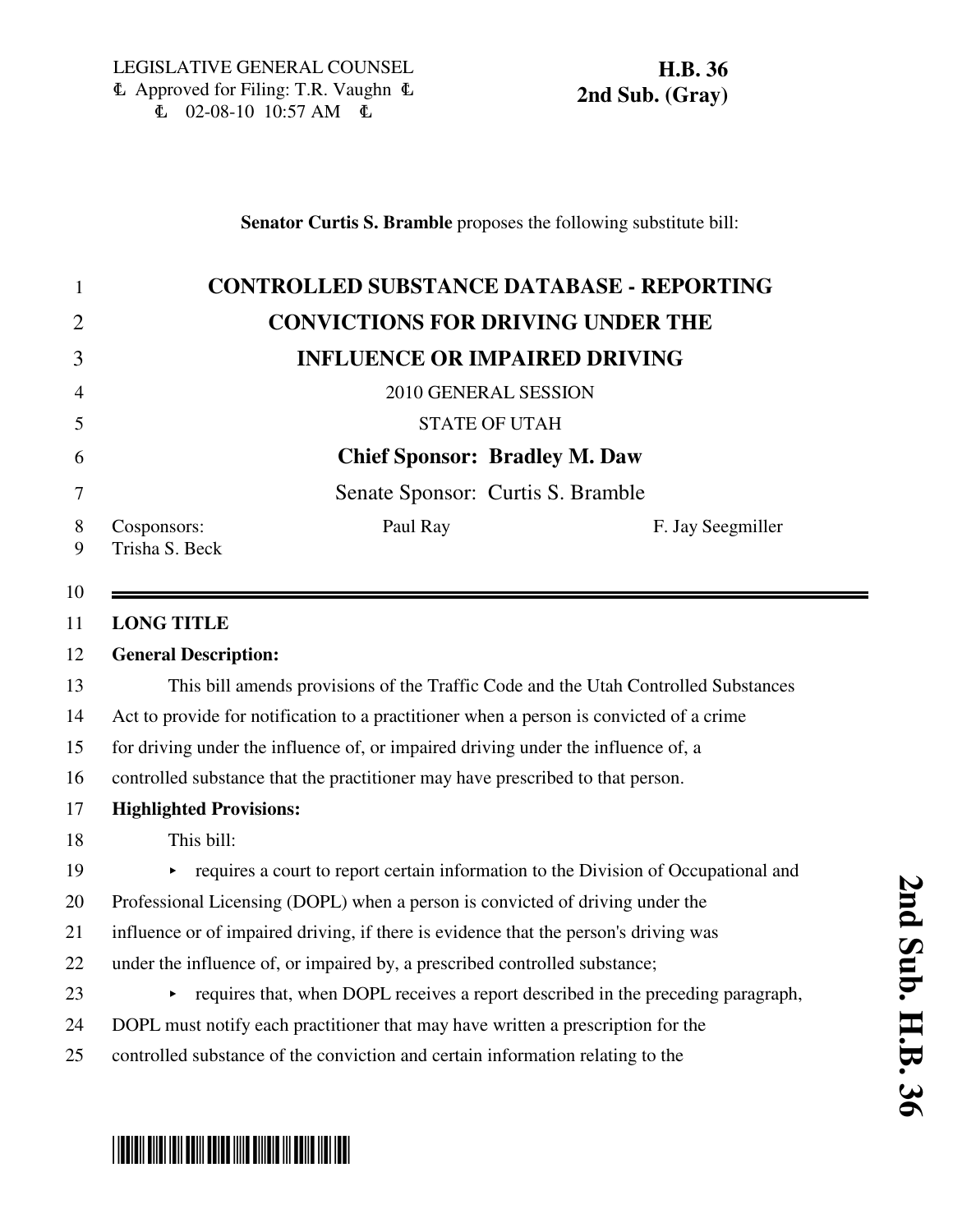## **2nd Sub. (Gray) H.B. 36 02-08-10 10:57 AM**

| 26       | conviction;                                                                                                                                                          |  |  |  |  |  |
|----------|----------------------------------------------------------------------------------------------------------------------------------------------------------------------|--|--|--|--|--|
| 27       | requires DOPL to increase the licensing fee for manufacturing, producing,                                                                                            |  |  |  |  |  |
| 28       | distributing, dispensing, administering, or conducting research to pay the startup<br>and ongoing costs of DOPL for complying with the requirements of the preceding |  |  |  |  |  |
| 29       |                                                                                                                                                                      |  |  |  |  |  |
| 30       | paragraph; and                                                                                                                                                       |  |  |  |  |  |
| 31       | makes technical changes.                                                                                                                                             |  |  |  |  |  |
| 32       | <b>Monies Appropriated in this Bill:</b>                                                                                                                             |  |  |  |  |  |
| 33       | None                                                                                                                                                                 |  |  |  |  |  |
| 34       | <b>Other Special Clauses:</b>                                                                                                                                        |  |  |  |  |  |
| 35       | This bill coordinates with H.B. 28 and H.B. 36 by providing technical amendments.                                                                                    |  |  |  |  |  |
| 36       | This bill coordinates with H.B. 36, H.B. 28, and H.B. 35 by providing technical                                                                                      |  |  |  |  |  |
| 37       | amendments.                                                                                                                                                          |  |  |  |  |  |
| 38       | <b>Utah Code Sections Affected:</b>                                                                                                                                  |  |  |  |  |  |
| 39       | <b>AMENDS:</b>                                                                                                                                                       |  |  |  |  |  |
| 40       | 41-6a-502, as last amended by Laws of Utah 2005, Chapter 91 and renumbered and                                                                                       |  |  |  |  |  |
| 41       | amended by Laws of Utah 2005, Chapter 2                                                                                                                              |  |  |  |  |  |
| 42       | 41-6a-502.5, as last amended by Laws of Utah 2009, Chapter 201                                                                                                       |  |  |  |  |  |
| 43       | <b>ENACTS:</b>                                                                                                                                                       |  |  |  |  |  |
| 44       | <b>58-37-7.9.</b> Utah Code Annotated 1953                                                                                                                           |  |  |  |  |  |
| 45       | <b>Utah Code Sections Affected by Coordination Clause:</b>                                                                                                           |  |  |  |  |  |
| 46       | <b>58-37f-702, Utah Code Annotated 1953</b>                                                                                                                          |  |  |  |  |  |
| 47       | 58-37f-703, Utah Code Annotated 1953                                                                                                                                 |  |  |  |  |  |
| 48<br>49 | Be it enacted by the Legislature of the state of Utah:                                                                                                               |  |  |  |  |  |
| 50       | Section 1. Section 41-6a-502 is amended to read:                                                                                                                     |  |  |  |  |  |
| 51       | 41-6a-502. Driving under the influence of alcohol, drugs, or a combination of                                                                                        |  |  |  |  |  |
| 52       | both or with specified or unsafe blood alcohol concentration -- Reporting of convictions.                                                                            |  |  |  |  |  |
| 53       | (1) A person may not operate or be in actual physical control of a vehicle within this                                                                               |  |  |  |  |  |
| 54       | state if the person:                                                                                                                                                 |  |  |  |  |  |
| 55       | (a) has sufficient alcohol in the person's body that a subsequent chemical test shows                                                                                |  |  |  |  |  |
| 56       | that the person has a blood or breath alcohol concentration of .08 grams or greater at the time                                                                      |  |  |  |  |  |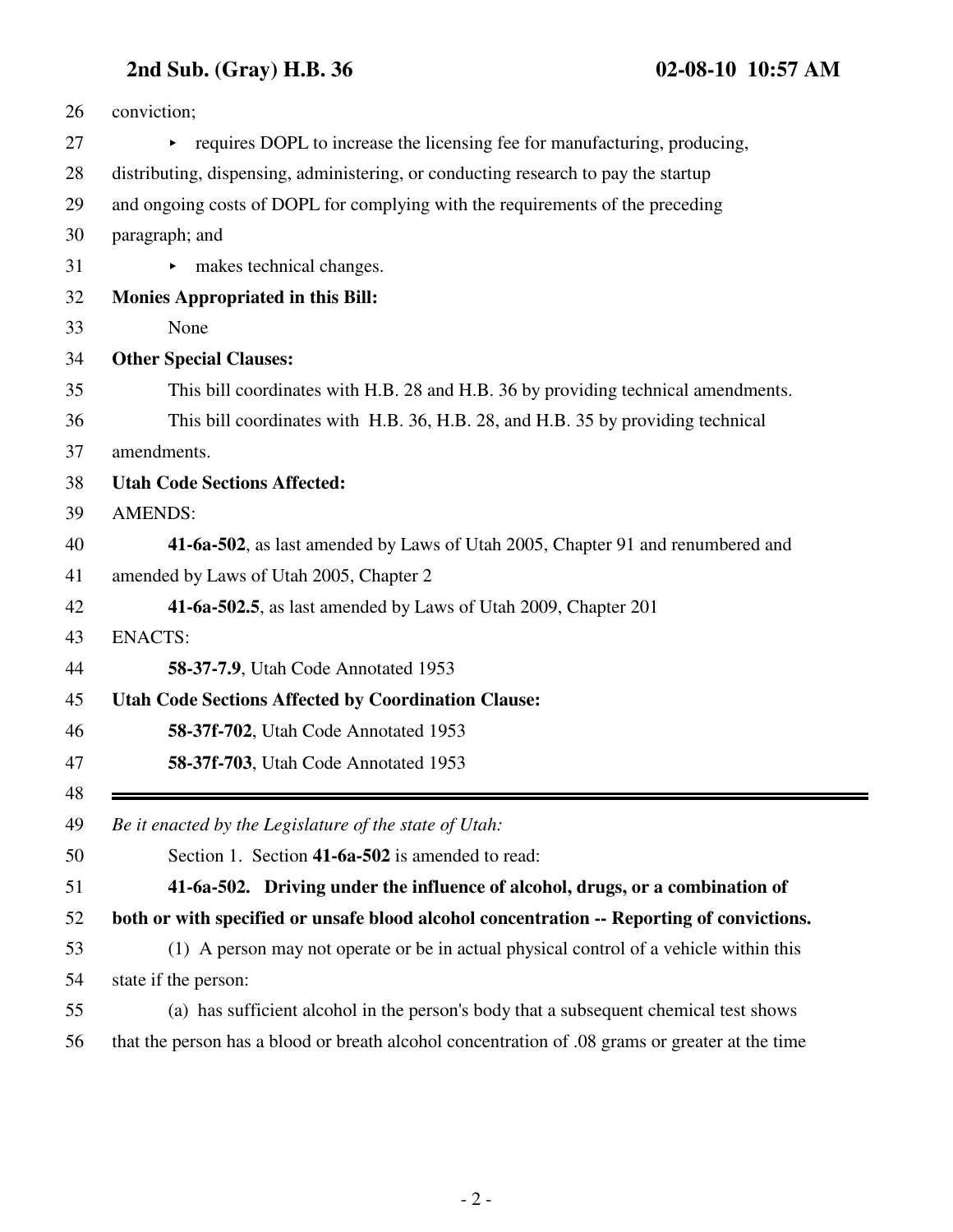| 57 | of the test;                                                                                        |
|----|-----------------------------------------------------------------------------------------------------|
| 58 | (b) is under the influence of alcohol, any drug, or the combined influence of alcohol               |
| 59 | and any drug to a degree that renders the person incapable of safely operating a vehicle; or        |
| 60 | (c) has a blood or breath alcohol concentration of 0.08 grams or greater at the time of             |
| 61 | operation or actual physical control.                                                               |
| 62 | (2) Alcohol concentration in the blood shall be based upon grams of alcohol per 100                 |
| 63 | millilitiers of blood, and alcohol concentration in the breath shall be based upon grams of         |
| 64 | alcohol per 210 liters of breath.                                                                   |
| 65 | (3) A violation of this section includes a violation under a local ordinance similar to             |
| 66 | this section adopted in compliance with Section 41-6a-510.                                          |
| 67 | (4) Beginning on July 1, 2012, a court shall, monthly, send to the Division of                      |
| 68 | Occupational and Professional Licensing, created in Section 58-1-103, a report containing the       |
| 69 | name, case number, and, if known, the date of birth, of each person convicted during the            |
| 70 | preceding month of a violation of this section for whom there is evidence that the person was       |
| 71 | driving under the influence, in whole or in part, of a prescribed controlled substance.             |
| 72 | Section 2. Section 41-6a-502.5 is amended to read:                                                  |
| 73 | 41-6a-502.5. Impaired driving -- Penalty -- Reporting of convictions --                             |
| 74 | Sentencing requirements.                                                                            |
| 75 | (1) With the agreement of the prosecutor, a plea to a class B misdemeanor violation of              |
| 76 | Section 41-6a-502 committed on or after July 1, 2008, may be entered as a conviction of             |
| 77 | impaired driving under this section if:                                                             |
| 78 | (a) the defendant completes court ordered probation requirements; or                                |
| 79 | (b) (i) the prosecutor agrees as part of a negotiated plea; and                                     |
| 80 | (ii) the court finds the plea to be in the interest of justice.                                     |
| 81 | (2) A conviction entered under this section is a class B misdemeanor.                               |
| 82 | $(3)$ (a) (i) If the entry of an impaired driving plea is based on successful completion of         |
| 83 | probation under Subsection $(1)(a)$ , the court shall enter the conviction at the time of the plea. |
| 84 | (ii) If the defendant fails to appear before the court and establish successful completion          |
| 85 | of the court ordered probation requirements under Subsection (1)(a), the court shall enter an       |
| 86 | amended conviction of Section 41-6a-502.                                                            |
| 87 | (iii) The date of entry of the amended order under Subsection $(3)(a)(ii)$ is the date of           |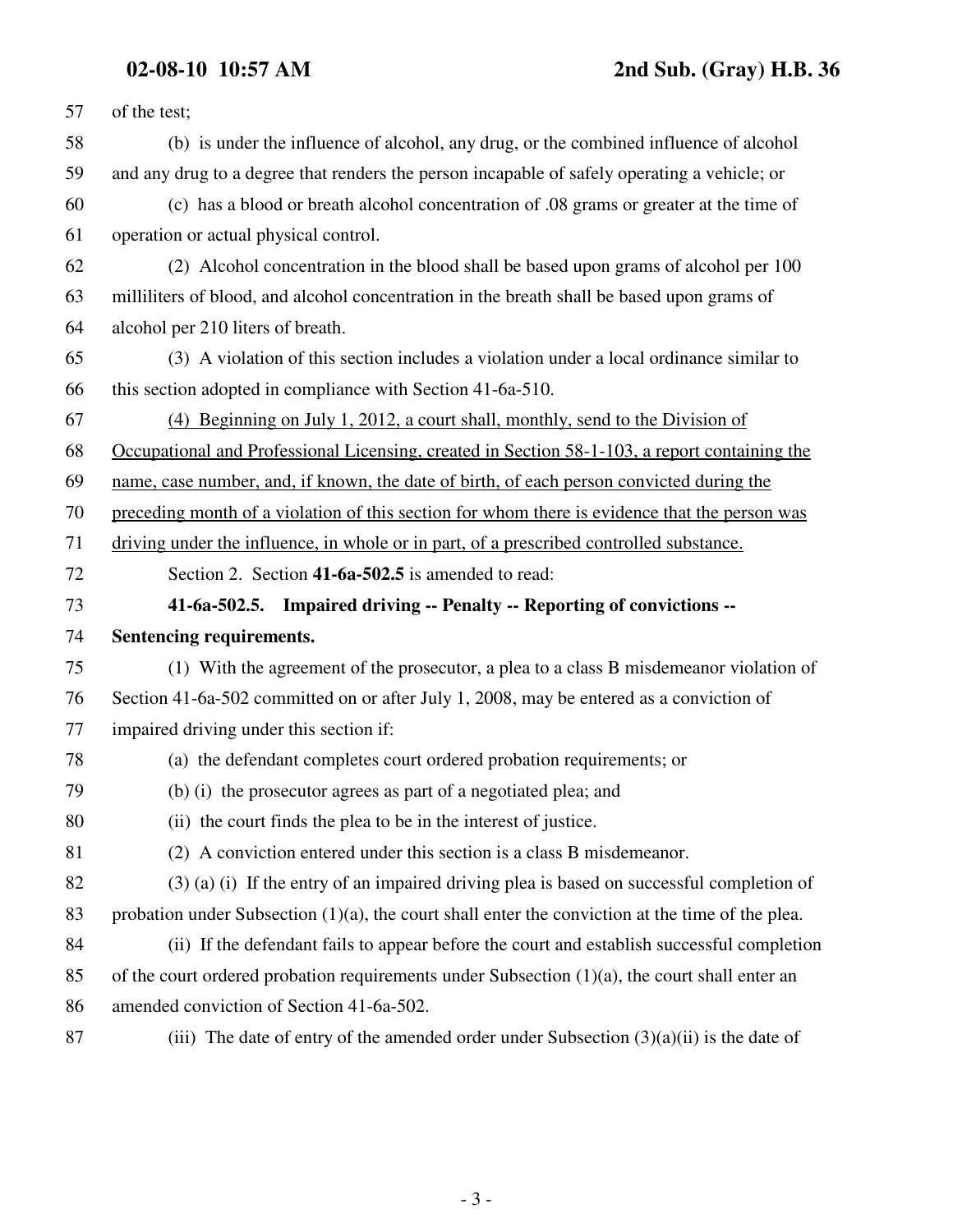## **2nd Sub. (Gray) H.B. 36 02-08-10 10:57 AM**

88 conviction. 89 (b) The court may enter a conviction of impaired driving immediately under 90 Subsection (1)(b). 91 (4) For purposes of Section 76-3-402, the entry of a plea to a class B misdemeanor 92 violation of Section 41-6a-502 as impaired driving under this section is a reduction of one 93 degree. 94 (5) (a) The court shall notify the Driver License Division of each conviction entered 95 under this section. 96 (b) Beginning on July 1, 2012, a court shall, monthly, send to the Division of 97 Occupational and Professional Licensing, created in Section 58-1-103, a report containing the 98 name, case number, and, if known, the date of birth, of each person convicted during the 99 preceding month of a violation of this section for whom there is evidence that the person was 100 driving while impaired, in whole or in part, by a prescribed controlled substance. 101 (6) (a) The provisions in Subsections 41-6a-505(1), (2), and (3) that require a 102 sentencing court to order a convicted person to participate in a screening, an assessment, or an 103 educational series, or obtain substance abuse treatment or do a combination of those things, 104 apply to a conviction entered under this section. 105 (b) The court shall render the same order regarding screening, assessment, an 106 educational series, or substance abuse treatment in connection with a first, second, or 107 subsequent conviction under this section as the court would render in connection with applying 108 respectively, the first, second, or subsequent conviction requirements of Subsection 109 41-6a-505(1), (2), or (3). 110 (7) (a) Except as provided in Subsection (7)(b), a report authorized by Section 111 53-3-104 may not contain any evidence of a conviction for impaired driving in this state if the 112 reporting court notifies the Driver License Division that the defendant is participating in or has 113 successfully completed the program of a driving under the influence court. 114 (b) The provisions of Subsection (7)(a) do not apply to a report concerning: 115 (i) a CDL license holder; or 116 (ii) a violation that occurred in a commercial motor vehicle. 117 Section 3. Section **58-37-7.9** is enacted to read: 118 **58-37-7.9. Reporting certain convictions to practitioners.**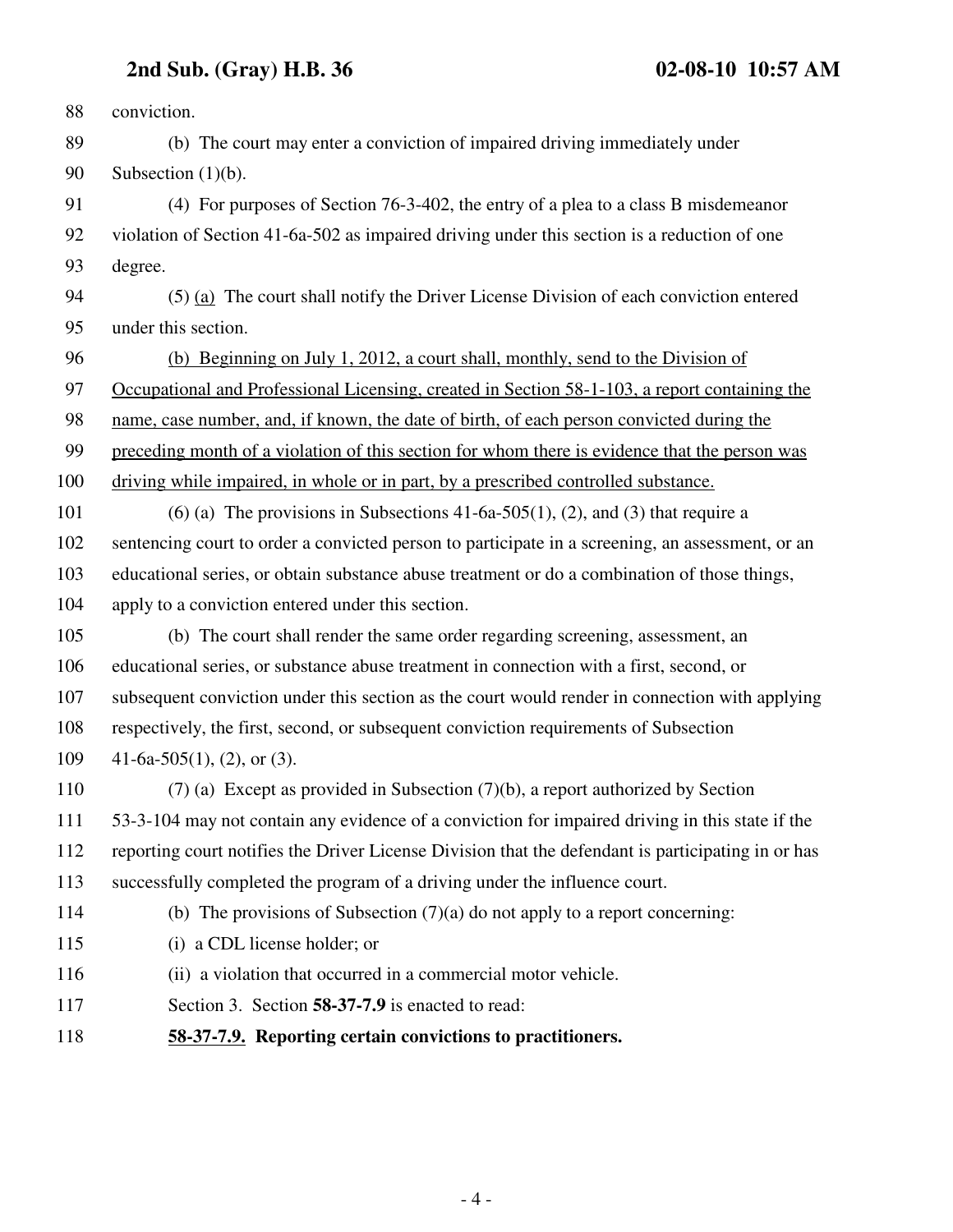| 119 | (1) The definitions in Subsection $58-37-7.5(1)$ apply to this section.                           |
|-----|---------------------------------------------------------------------------------------------------|
| 120 | (2) Beginning on July 1, 2012, if the division receives a report from a court under               |
| 121 | Subsection 41-6a-502(4) or 41-6a-502.5(5)(b) relating to a conviction for driving under the       |
| 122 | influence of, or while impaired by, a prescribed controlled substance, the division shall:        |
| 123 | (a) attempt to identify, through the database, each practitioner who may have                     |
| 124 | prescribed the controlled substance to the convicted person; and                                  |
| 125 | (b) provide each practitioner identified under Subsection $(2)(a)$ with:                          |
| 126 | (i) a copy of the information provided by the court; and                                          |
| 127 | (ii) the information obtained from the database that led the division to determine that           |
| 128 | the practitioner receiving the information may have prescribed the controlled substance to the    |
| 129 | convicted person.                                                                                 |
| 130 | (3) It is the intent of the Legislature that the information provided under Subsection            |
| 131 | $(2)(b)$ is provided for the purpose of assisting the practitioner in:                            |
| 132 | (a) discussing the manner in which the controlled substance may impact the convicted              |
| 133 | person's driving;                                                                                 |
| 134 | (b) advising the convicted person on measures that may be taken to avoid adverse                  |
| 135 | impacts of the controlled substance on future driving; and                                        |
| 136 | (c) making decisions regarding future prescriptions written for the convicted person.             |
| 137 | (4) Beginning on July 1, 2010, the division shall, in accordance with Section                     |
| 138 | $63J-1-504$ , increase the licensing fee described in Subsection 58-37-6(1)(b) to pay the startup |
| 139 | and ongoing costs of the division for complying with the requirements of this section.            |
| 140 | Section 4. Coordinating H.B. 36 with H.B. 28 -- Technical amendments.                             |
| 141 | (1) If this H.B. 36 and H.B. 28, Controlled Substance Database Amendments, both                   |
| 142 | pass, and H.B. 35, Controlled Substance Database Reporting of Prescribed Controlled               |
| 143 | Substance Overdose or Poisoning, does not pass, it is the intent of the Legislature that the      |
| 144 | Office of Legislative Research and General Counsel shall prepare the Utah Code database for       |
| 145 | publication by renumbering and amending Section 58-37-7.9 to read:                                |
| 146 | "58-37f-702. Reporting certain convictions to practitioners.                                      |
| 147 | (1) Beginning on July 1, 2012, if the division receives a report from a court under               |
| 148 | Subsection 41-6a-502(4) or 41-6a-502.5(5)(b) relating to a conviction for driving under the       |
| 149 | influence of, or while impaired by, a prescribed controlled substance, the division shall:        |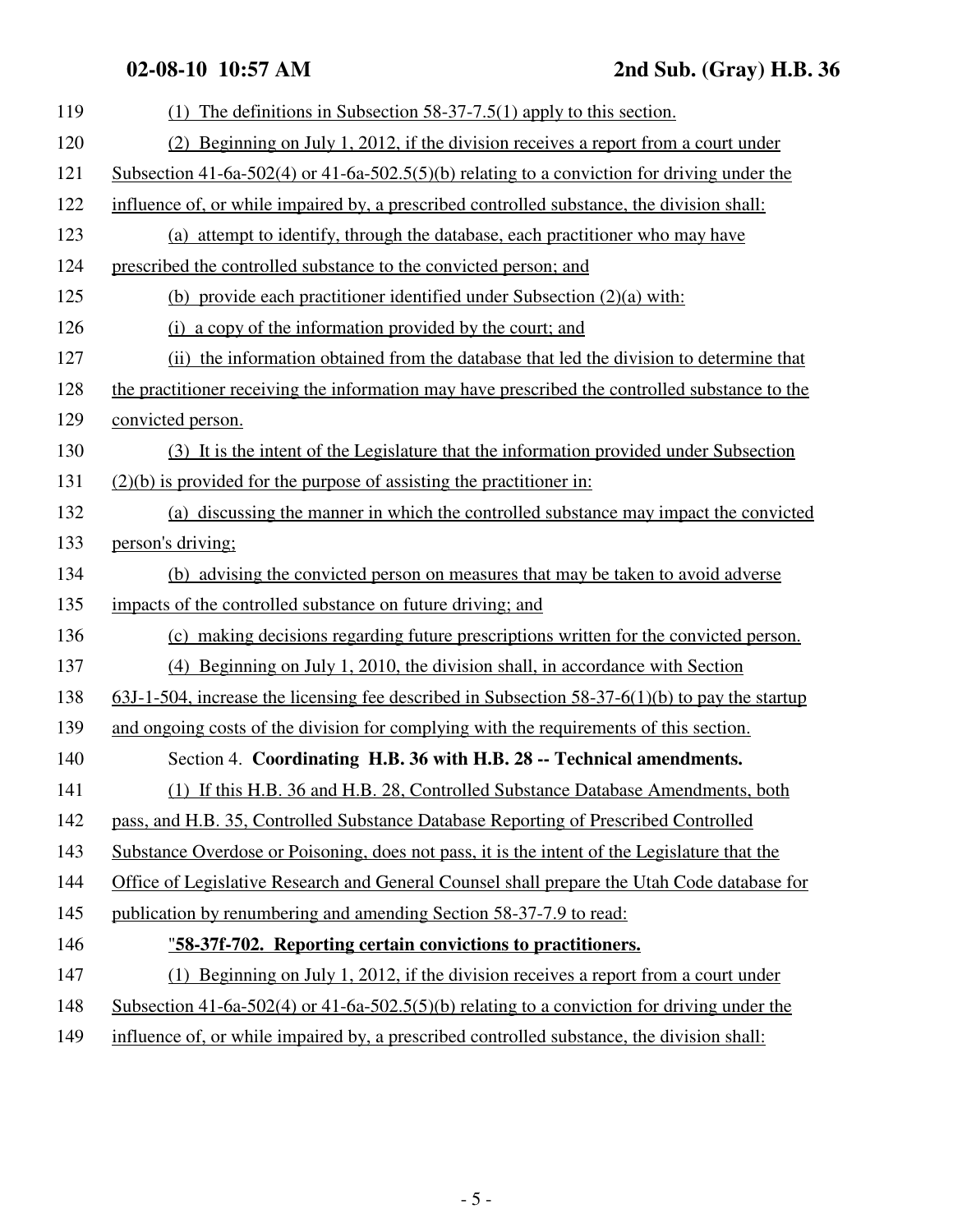## **2nd Sub. (Gray) H.B. 36 02-08-10 10:57 AM**

| (a) attempt to identify, through the database, each practitioner who may have                        |
|------------------------------------------------------------------------------------------------------|
| prescribed the controlled substance to the convicted person; and                                     |
| (b) provide each practitioner identified under Subsection $(1)(a)$ with:                             |
| (i) a copy of the information provided by the court; and                                             |
| (ii) the information obtained from the database that led the division to determine that              |
| the practitioner receiving the information may have prescribed the controlled substance to the       |
| convicted person.                                                                                    |
| (2) It is the intent of the Legislature that the information provided under Subsection               |
| $(1)(b)$ is provided for the purpose of assisting the practitioner in:                               |
| (a) discussing the manner in which the controlled substance may impact the convicted                 |
| person's driving;                                                                                    |
| (b) advising the convicted person on measures that may be taken to avoid adverse                     |
| impacts of the controlled substance on future driving; and                                           |
| (c) making decisions regarding future prescriptions written for the convicted person.                |
| (3) Beginning on July 1, 2010, the division shall, in accordance with Section                        |
| $63J-1-504$ , increase the licensing fee described in Subsection 58-37-6(1)(b) to pay the startup    |
| and ongoing costs of the division for complying with the requirements of this section."              |
| Section 5. Coordinating H.B. 36 with H.B. 28 and H.B. 35 -- Technical                                |
| amendments.                                                                                          |
| (1) If this H.B. 36, H.B. 28, Controlled Substance Database Amendments, and H.B. 35,                 |
| Controlled Substance Database - Reporting of Prescribed Controlled Substance Overdose or             |
| Poisoning, all pass, it is the intent of the Legislature that the Office of Legislative Research and |
| General Counsel shall prepare the Utah Code database for publication by renumbering and              |
| amending Section 58-37-7.9 in this H.B. 36 to read:                                                  |
| "58-37f-703. Reporting certain convictions to practitioners.                                         |
| (1) Beginning on July 1, 2012, if the division receives a report from a court under                  |
| Subsection 41-6a-502(4) or 41-6a-502.5(5)(b) relating to a conviction for driving under the          |
| influence of, or while impaired by, a prescribed controlled substance, the division shall:           |
| (a) attempt to identify, through the database, each practitioner who may have                        |
| prescribed the controlled substance to the convicted person; and                                     |
|                                                                                                      |

180 (b) provide each practitioner identified under Subsection (1)(a) with: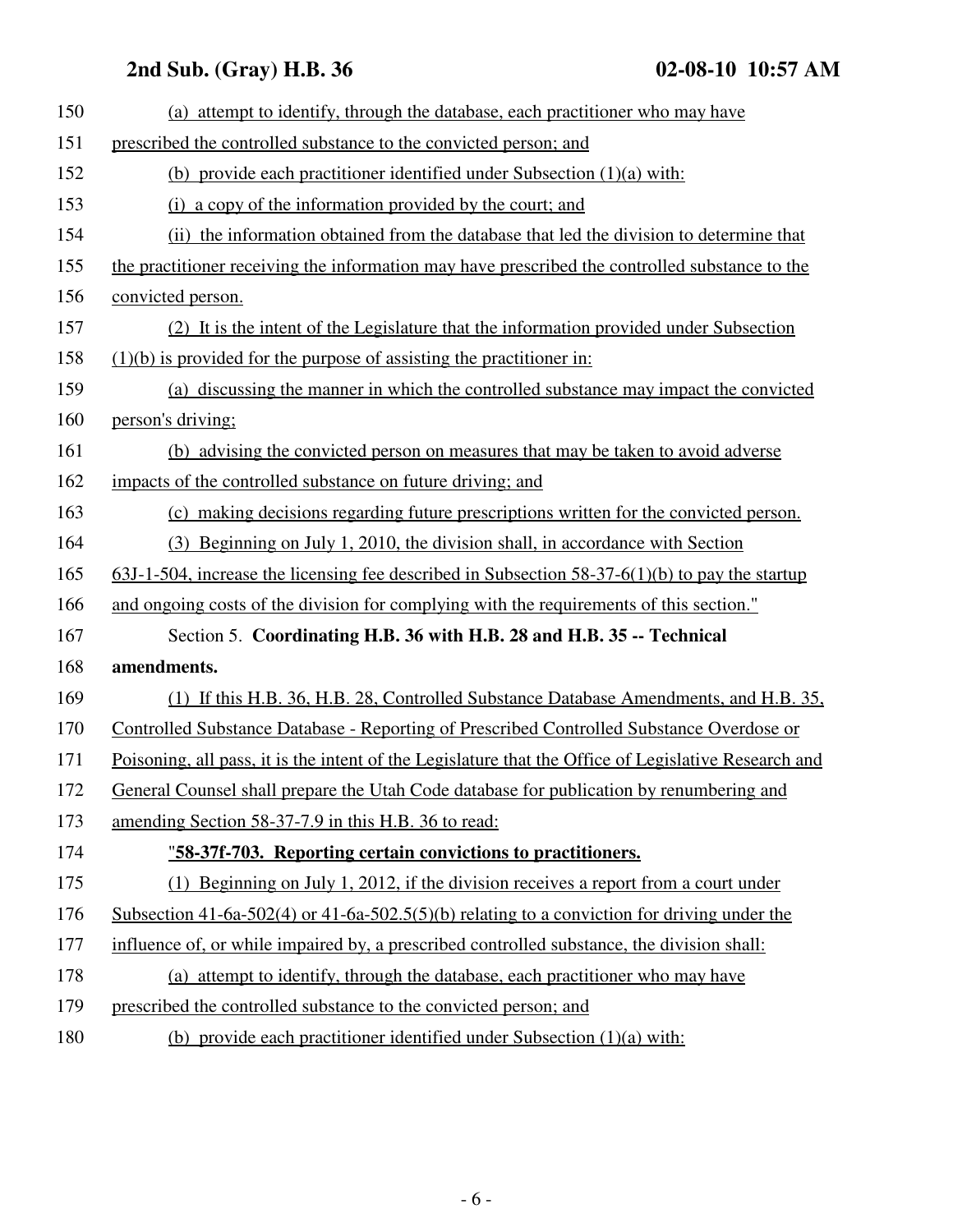| 181 | (i) a copy of the information provided by the court; and                                          |
|-----|---------------------------------------------------------------------------------------------------|
| 182 | the information obtained from the database that led the division to determine that<br>(ii)        |
| 183 | the practitioner receiving the information may have prescribed the controlled substance to the    |
| 184 | convicted person.                                                                                 |
| 185 | (2) It is the intent of the Legislature that the information provided under Subsection            |
| 186 | $(1)(b)$ is provided for the purpose of assisting the practitioner in:                            |
| 187 | (a) discussing the manner in which the controlled substance may impact the convicted              |
| 188 | person's driving;                                                                                 |
| 189 | (b) advising the convicted person on measures that may be taken to avoid adverse                  |
| 190 | impacts of the controlled substance on future driving; and                                        |
| 191 | (c) making decisions regarding future prescriptions written for the convicted person.             |
| 192 | (3) Beginning on July 1, 2010, the division shall, in accordance with Section                     |
| 193 | $63J-1-504$ , increase the licensing fee described in Subsection 58-37-6(1)(b) to pay the startup |
| 194 | and ongoing costs of the division for complying with the requirements of this section."           |